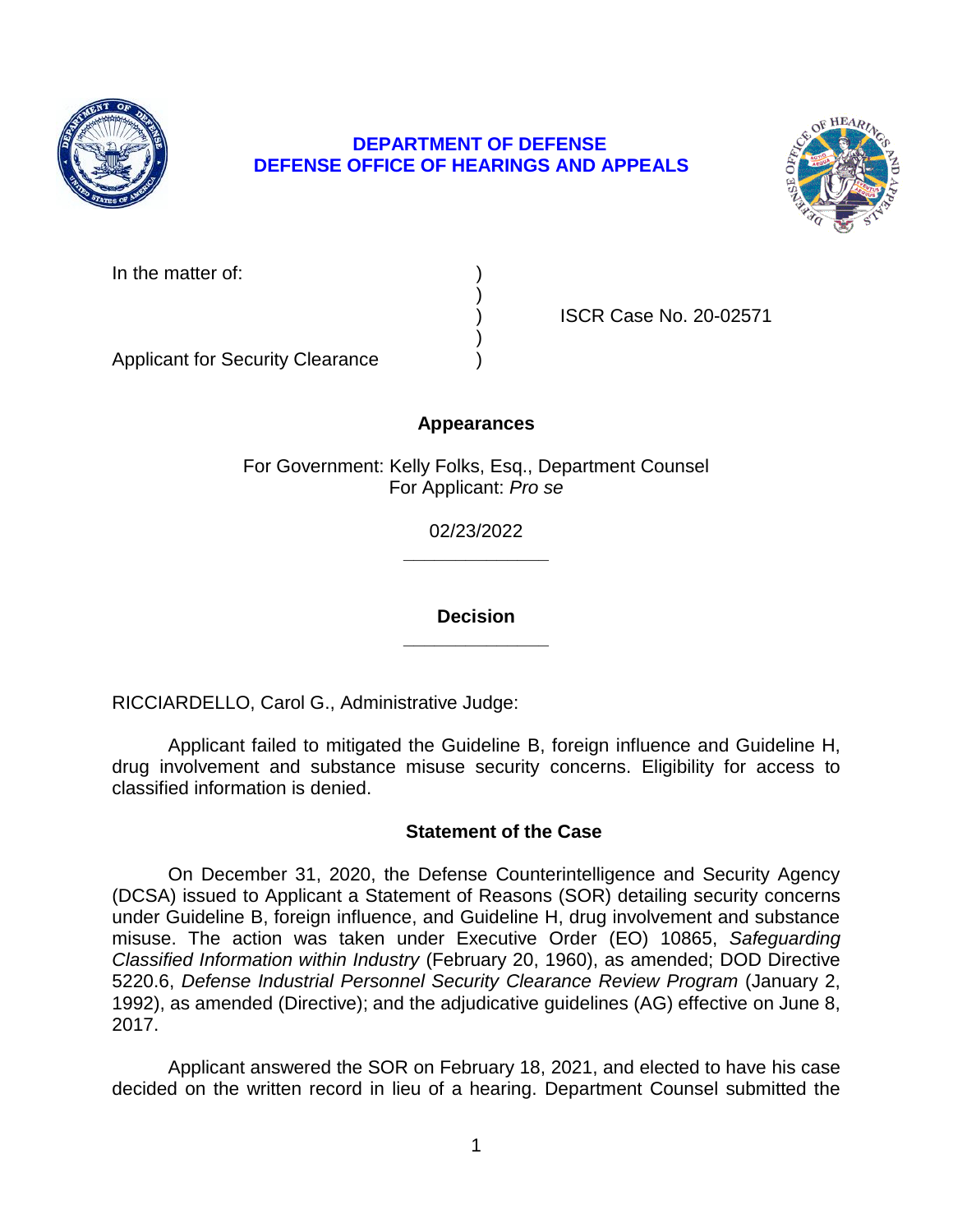Government's file of relevant material (FORM), and Applicant received it on September 28, 2021. He was afforded an opportunity to file objections and submit material in refutation, extenuations or mitigation within 30 days of receipt of the FORM. The Government's evidence is identified as Items 1 through 6. Applicant did not provide a response to the FORM or any objections. Items 1 through 6 are admitted into evidence. The case was assigned to me on December 2, 2021.

 In the FORM, Department Counsel requested that I take administrative notice of have taken administrative notice of the facts contained in the request. The facts are summarized in the written request and will not be repeated verbatim in this decision. Of against the United States. Also noted is the exploitation of Chinese citizens or persons with family ties to China to gain insider access to military and defense contract secrets; certain facts about the People's Republic of China (China). (Item 5). Without objection, I particular note is the significant threat of espionage, cyber-espionage, and cyber-attacks economic espionage; and the significant ongoing human rights problems in China.

In the FORM, Department Counsel requested I take administrative notice of 21 U.S.C. § 802; 21 U.S.C. § 812; 21 U.S.C. § 813; and Adherence to Federal Laws Prohibiting Marijuana Use, Director of National Intelligence, dated October 24, 2014. (Item 5) I have taken administrative notice of the requested laws and policy.

### **Findings of Fact**

 Applicant admitted all of the SOR allegations. After a thorough and careful review of the pleadings, testimony, and exhibits submitted, I make the following findings of fact.

 Applicant is 28 years old. He earned an associate's degree in 2015 and a bachelor's degree in 2017. Applicant has worked for his current employer, a federal contractor, since August 2018. Prior to then he was self-employed full-time. The nature of his business was to assist foreign students with the admissions process for attending college in the United States. In his January 2019 security clearance application (SCA), in 2018. Since becoming employed full-time with his present employer, he indicated he he disclosed nine foreign contacts, all Chinese nationals, for whom he provided services only works part-time in this business. (Items 4, 6)

Applicant married a Chinese national in 2018. She was on an F-1 student visa at the time of their marriage. He is sponsoring her for legal permanent resident status in the U.S. They have no children. No information was provided about Applicant's wife's background, contacts, or affiliations with government entities in China. No information was provided regarding her current employment, if any.

 Applicant's wife's mother is a resident and citizen of China. No background information or details were provided about her. No information was provided about Applicant's contacts and associations within China, including his and his wife's contact with her mother, and any other family members. Applicant noted that he visited China in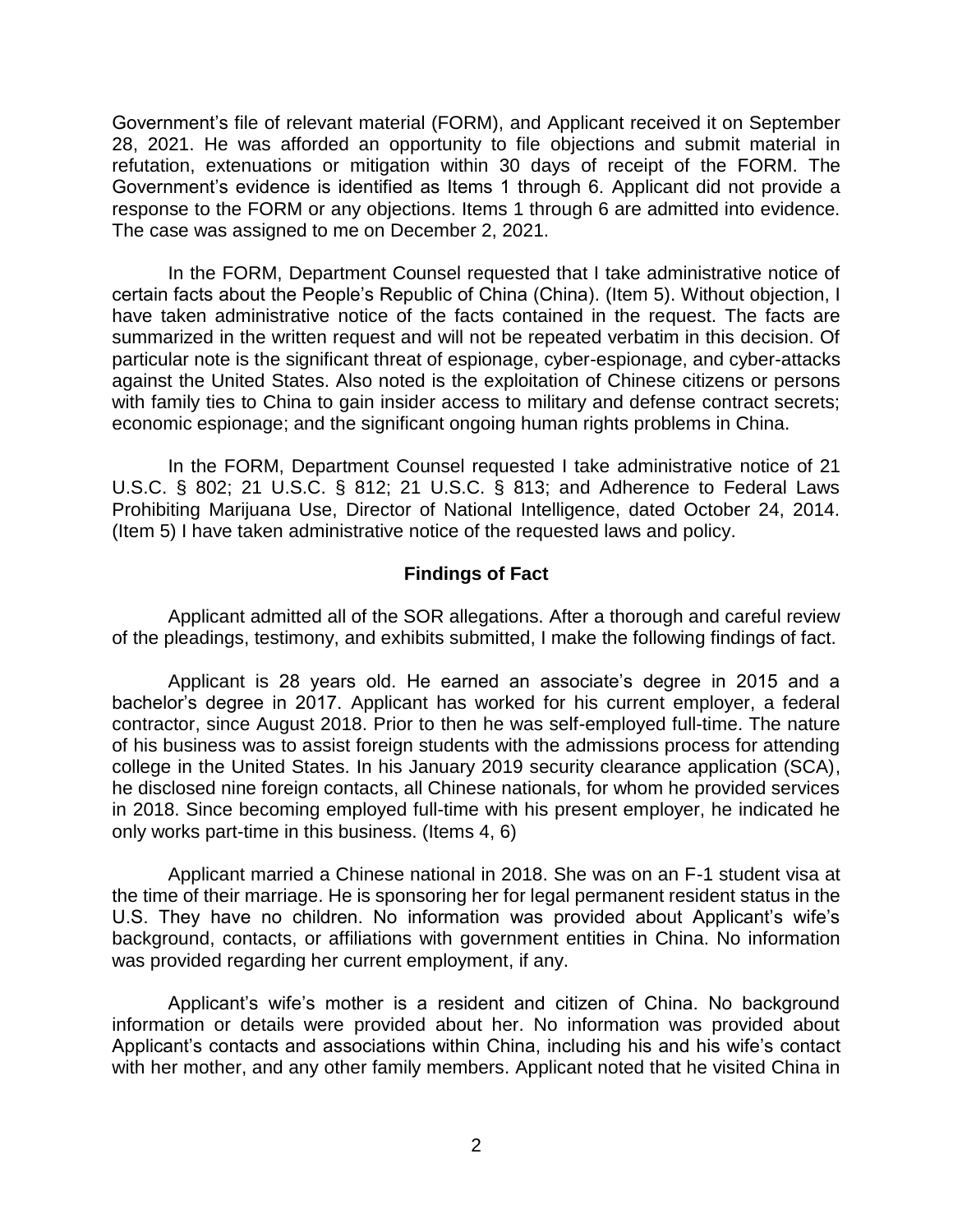December 2018 to January 2019, presumably with his wife and presumably to see her mother. (Item 6)

 Applicant used marijuana from about March 2017 to at least February 2020 with varying frequency. During his May 2019 background interview with a government investigator, he said he used marijuana on average about twice a week. In response to May 2020 government interrogatories, he stated his last use was February 2020. He said he uses marijuana for medicinal purposes for migraines, anxiety and tremors due to Torrents syndrome. Medicinal marijuana is legal in the state where Applicant resides. He has a valid medical marijuana card from the state. (Items 3, 6)

 In his background interview, Applicant stated that for career purposes he was attempting to find an alternative to marijuana use. In his government interrogatories, he responded that his employer has a drug use policy, but does not require him to undergo random or periodic tests. He further indicated he understood that marijuana use remains illegal under Federal law and any future use of marijuana may affect his security clearance eligibility. In response to the question, do you intend to illegally use drugs or a controlled substance in the future, he responded yes, he would use medical marijuana. (Items 3 6)

#### **Policies**

 When evaluating an applicant's national security eligibility, the administrative judge must consider the AG. In addition to brief introductory explanations for each guideline, the adjudicative guidelines list potentially disqualifying conditions and mitigating conditions, which are used in evaluating an applicant's eligibility for access to classified information.

 These guidelines are not inflexible rules of law. Instead, recognizing the complexities of human behavior, these guidelines are applied in conjunction with the factors listed in the adjudicative process. The administrative judge's overarching adjudicative goal is a fair, impartial, and commonsense decision. According to AG  $\P$  2(c), the entire process is a conscientious scrutiny of a number of variables known as the "whole-person concept." The administrative judge must consider all available, reliable information about the person, past and present, favorable and unfavorable, in making a decision.

The protection of the national security is the paramount consideration. AG  $\P$  2(b) eligibility will be resolved in favor of the national security." In reaching this decision, I have drawn only those conclusions that are reasonable, logical, and based on the evidence contained in the record. Likewise, I have avoided drawing inferences grounded on mere requires that "[a]ny doubt concerning personnel being considered for national security speculation or conjecture.

 Under Directive ¶ E3.1.14, the Government must present evidence to establish controverted facts alleged in the SOR. Directive ¶ E3.1.15 states an "applicant is responsible for presenting witnesses and other evidence to rebut, explain, extenuate, or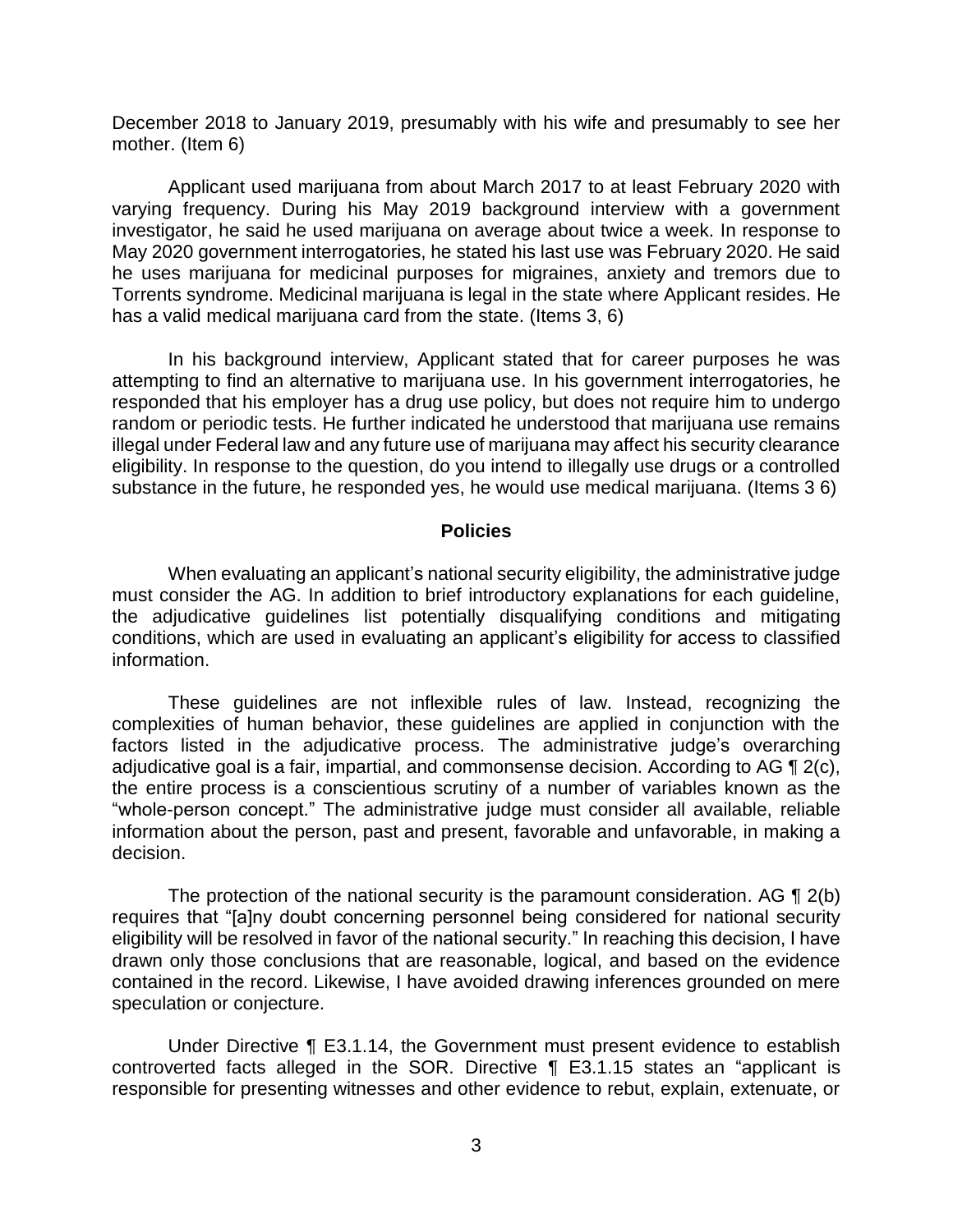mitigate facts admitted by applicant or proven by Department Counsel, and has the ultimate burden of persuasion as to obtaining a favorable security decision."

 A person who seeks access to classified information enters into a fiduciary relationship with the Government predicated upon trust and confidence. This relationship transcends normal duty hours and endures throughout off-duty hours. The Government reposes a high degree of trust and confidence in individuals to whom it grants access to classified information. Decisions include, by necessity, consideration of the possible risk that an applicant may deliberately or inadvertently fail to safeguard classified information. Such decisions entail a certain degree of legally permissible extrapolation as to potential, rather than actual, risk of compromise of classified information.

Section 7 of EO 10865 provides that decisions shall be "in terms of the national interest and shall in no sense be a determination as to the loyalty of the applicant concerned." *See also* EO 12968, Section 3.1(b) (listing multiple prerequisites for access to classified or sensitive information).

# **Analysis**

### **Guideline B, Foreign Influence**

The security concern for foreign influence is set out in AG 16:

Foreign contacts and interests, including, but not limited to, business, financial, and property interests, are a national security concern if they result in divided allegiance. They may also be a national security concern if they create circumstances in which the individual may be manipulated or induced to help a foreign person, group, organization, or government in a way inconsistent with U.S. interests or otherwise made vulnerable to pressure or coercion by any foreign interest. Assessment of foreign contacts and interests should consider the country in which the foreign contact or interest is located, including, but not limited to, considerations such as whether it is known to target U.S. citizens to obtain classified or sensitive information or is associated with a risk of terrorism.

 The guideline notes several conditions that could raise security concerns under AG  $\P$  7. The following are potentially applicable in this case:

(a) contact, regardless of method, with a foreign family member, business or professional associate, friend, or other person who is a citizen of or resident in a foreign country if that contact creates a heightened risk of foreign exploitation, inducement, manipulation, pressure, or coercion;

 (b) connections to a foreign person, group, government, or country that create a potential conflict of interest between the individual's obligation to protect classified or sensitive information or technology and the individual's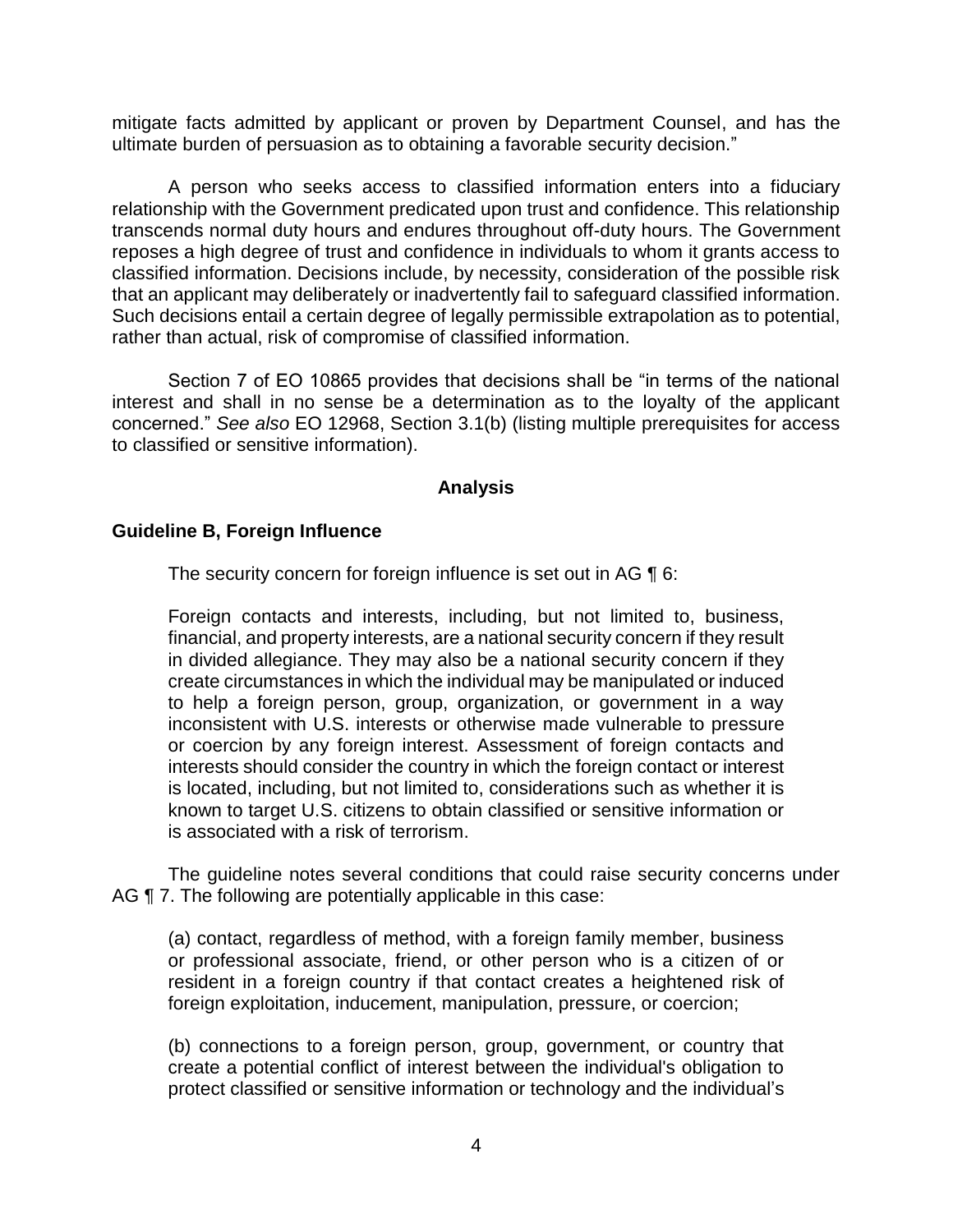desire to help a foreign person, group, or country by providing that information or technology; and

 (e) shared living quarters with a person or persons, regardless of citizenship status, if that relationship creates a heightened risk of foreign inducement, manipulation, pressure, or coercion.

 There are significant espionage concerns and ongoing human rights problems in China. Applicant's foreign contacts create a potential conflict of interest and a heightened risk of foreign exploitation, inducement, manipulation, pressure, and coercion, through his wife, who is a citizen of China living with him in the United States, and his mother-in-law who is a citizen and resident of China. The above disqualifying conditions have been raised by the evidence.

 Conditions that could mitigate foreign influence security concerns are provided under AG ¶ 8. The following is potentially applicable:

(a) the nature of the relationships with foreign persons, the country in which these personal are located, or the positions or activities of those person in that country are such that it is unlikely the individual will be placed in a position of having to choose between the interests of a foreign individual, group, organization, or government and the interests of the United States;

(b) there is no conflict of interest, either because the individual's sense of loyalty or obligation to the foreign person, or allegiance to the group, government, or country is so minimal, or the individual has such deep and longstanding relationships and loyalties in the United States, that the individual can be expected to resolve any conflict of interest in favor of the U.S. interest; and

(c) contact or communication with foreign citizens is so casual or infrequent that there is little likelihood that it could create a risk for foreign influence or exploitation.

 I considered the totality of Applicant's ties to China. The nature of a nation's government, its relationship with the United States, and its human rights record are relevant in assessing the likelihood that an applicant's family members are vulnerable to government coercion. The risk of coercion, persuasion, or duress is significantly greater if the foreign country has an authoritarian government, a family member is associated with or dependent upon the government, and the country is known to conduct intelligence operations against the United States. Applicant's wife and mother-in-law are citizens of China. His mother-in-law resides in China. No information was provided regarding either person's background, employment, affiliations, and financial interests in China. Applicant obviously has contact with his wife. However, no information was provided regarding his to China in December 2018-January 2019, but additional evidence was not provided, wife's contact with her mother or any other relatives in China. It appears Applicant traveled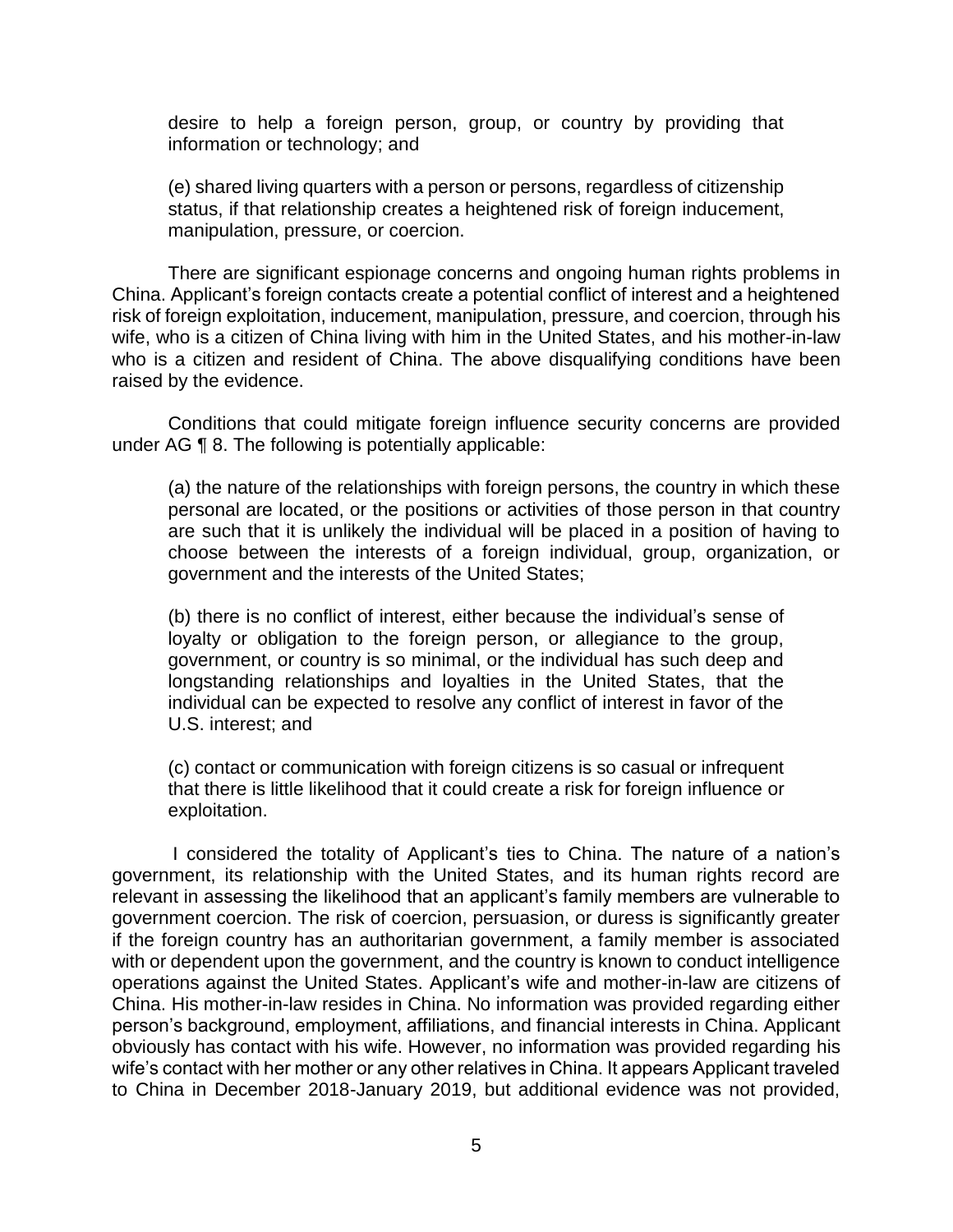such as who they had contact with while there. It is presumed they visited her mother. China is a country that actively engages in espionage and exploits Chinese citizens or persons with family ties to China to gain insider access to sensitive and classified information. Applicant failed to provide evidence to mitigate the foreign influence security concerns raised. None of the mitigating conditions apply.

#### **Guideline H: Drug Involvement and Substance Misuse**

The security concern relating to the guideline for drug involvement and substance misuse is set out in AG ¶ 24:

The illegal use of controlled substances, to include the misuse of prescription and non-prescription drugs, and the use of other substances that cause physical or mental impairment or are used in a manner inconsistent with their intended purpose can raise questions about an individual's reliability and trustworthiness, both because such behavior may lead to physical or psychological impairment and because it raises questions about a person's ability or willingness to comply with laws, rules, and regulations.

AG ¶ 25 provides conditions that could raise security concerns. The following are potentially applicable:

(a) any substance misuse; and

 (g) expressed intent to continue drug involvement and substance misuse, or failure to clearly and convincingly commit to discontinue such misuse.

 Applicant admits he used marijuana from March 2017 until at least February 2020. He disclosed he uses it for medicinal purposes and it is legal in the state where he resides. He is also aware that under Federal law it remains illegal. He expressly stated his intention to continue to use marijuana in the future. The above disqualifying conditions apply.

 The guideline also includes conditions that could mitigate security concerns arising from financial difficulties. The following mitigating conditions under AG ¶ 26 are potentially applicable:

(a) the behavior happened so long ago, was so infrequent, or happened under such circumstances that it is unlikely to recur or does not cast doubt on the individual's current reliability, trustworthiness, or good judgment; and

(b) the individual acknowledges his or her drug involvement and substance misuse, provides evidence of actions to overcome the problem, and has established a pattern of abstinence, including, but not limited to: (1) disassociation from drug-using associates and contacts; (2) changing or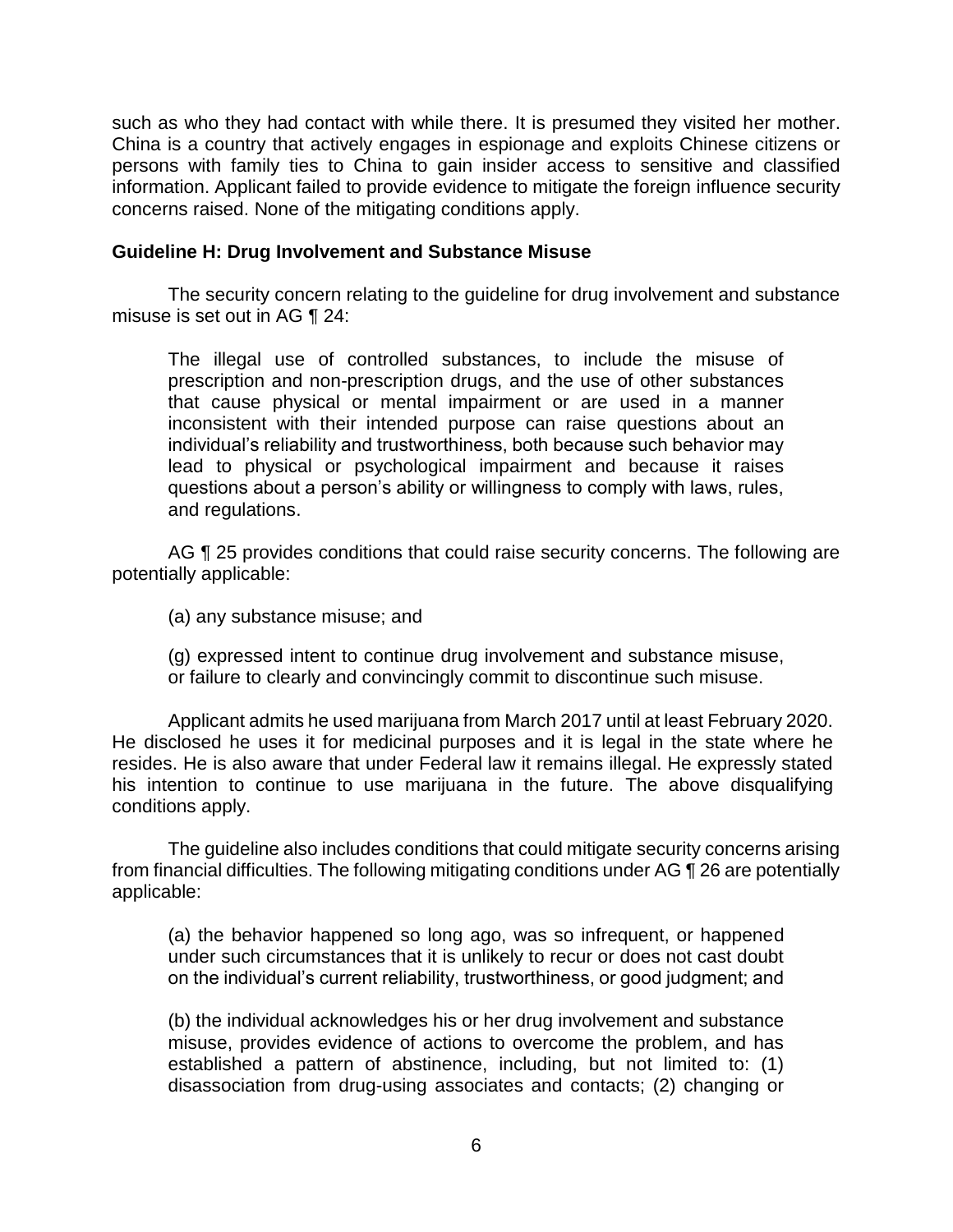avoiding the environment where drugs were being used; and (3) providing a signed statement of intent to abstain from all drug involvement and substance misuse, acknowledging that any future involvement or misuse is grounds for revocation of national security eligibility.

 Applicant intends to continue using marijuana despite it being a violation of Federal law and the requirement of abstinence to hold a security clearance. The above mitigating conditions do not apply.

#### **Whole-Person Concept**

 Under the whole-person concept, the administrative judge must evaluate an applicant's eligibility for a security clearance by considering the totality of the applicant's conduct and all the circumstances. The administrative judge should consider the nine adjudicative process factors listed at AG ¶ 2(d):

 (1) the nature, extent, and seriousness of the conduct; (2) the circumstances surrounding the conduct, to include knowledgeable participation; (3) the frequency and recency of the conduct; (4) the individual's age and maturity at the time of the conduct; (5) the extent to which participation is voluntary; (6) the presence or absence of rehabilitation and other permanent behavioral changes; (7) the motivation for the conduct; (8) the potential for pressure, coercion, exploitation, or duress; and (9) the likelihood of continuation or recurrence.

Under AG  $\P$  2(c), the ultimate determination of whether to grant eligibility for a security clearance must be an overall commonsense judgment based upon careful consideration of the guidelines and the whole-person concept.

 I considered the potentially disqualifying and mitigating conditions in light of all the facts and circumstances surrounding this case. I have incorporated my comments under Guidelines B and H, in my whole-person analysis.

 Applicant failed to meet his burden of persuasion. The record evidence leaves me clearance. For these reasons, I conclude Applicant failed to mitigate the security concerns arising under Guideline B, foreign influence and Guideline H, drug involvement and with serious questions and doubts as to Applicant's eligibility and suitability for a security substance misuse.

# **Formal Findings**

 Formal findings for or against Applicant on the allegations set forth in the SOR, as required by section E3.1.25 of Enclosure 3 of the Directive, are:

Paragraph 1, Guideline B: AGAINST APPLICANT